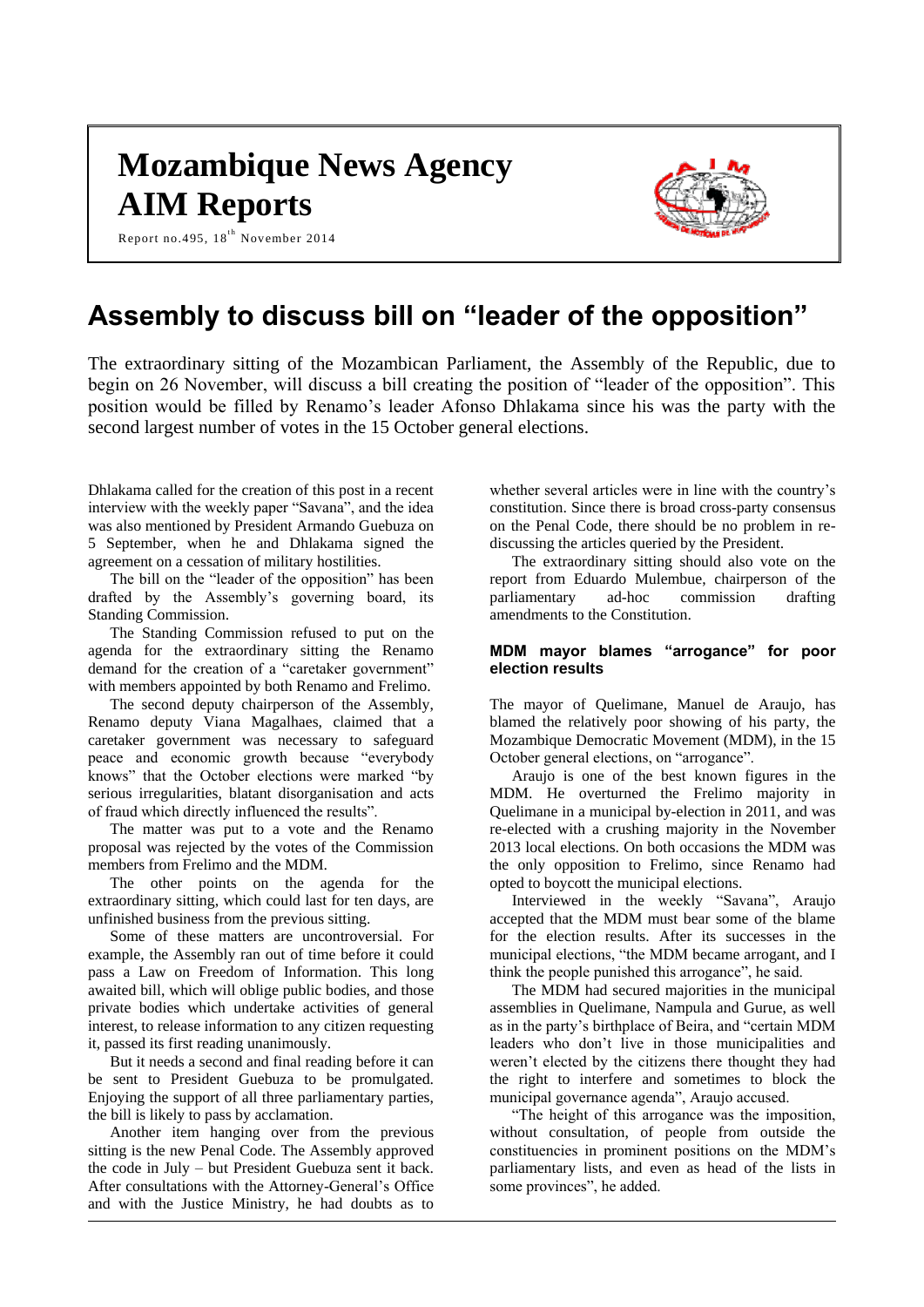## **Natural gas not second best to oil**

*\_\_\_\_\_\_\_\_\_\_\_\_\_\_\_\_\_\_\_\_\_\_\_\_\_\_\_\_\_\_\_\_\_\_\_\_\_\_\_\_\_\_\_\_\_\_\_\_\_\_\_\_\_\_\_\_\_\_\_\_\_\_\_\_\_\_\_\_\_\_\_\_\_\_\_\_\_\_\_\_\_\_\_\_\_\_\_\_\_\_\_\_\_\_\_\_*

Experts attending an oil and gas conference in the United Arab Emirates have argued that natural gas is no longer the poor sister of the hydrocarbon family.

Speaking on the sidelines of the Abu Dhabi International Petroleum Exhibition and Conference, the President of Strategies et Politiques Energetiques, Francis Perrin, told AIM that in fact over the last twenty years natural gas has gained several advantages over oil. In particular, it is the cleanest fossil fuel and is increasingly in demand as the world's economy grows.

In October Mozambique's Minister of Mineral Resources, Esperanca Bias, revealed that just five years of exploration in the Rovuma Basin in the north of the country has increased known natural gas reserves from five trillion cubic feet to over 200 trillion cubic feet. Previous to these discoveries the known gas was located in the southern province of Inhambane.

The operators of the two successful northern concessions, US company Anadarko and Italy's ENI, are now developing plans to build Liquefied Natural Gas (LNG) plants which will cool the gas until it becomes a liquid prior to shipping to market.

There is enough gas for the two to jointly build at least ten production units each capable of making five million tonnes of LNG per year. However, this could cost up to US\$80 billion. In addition, ENI is designing a floating production unit (FLNG) to produce a further two million tonnes per year.

These developments could begin operation before the end of the decade, and once operational will make the country one of the world's largest exporters of LNG alongside Qatar and Australia.

Perrin pointed out that Mozambique is developing these plans at a difficult time due to a well-supplied market with many projects due to come on stream.

He warned that several very large gas deposits will soon be commercialised, including those in Tanzania, Angola, Cyprus, Israel, Qatar and Australia. In addition, shale and tight gas will become major sources in the United States and elsewhere in coming years.

However, he argued that Mozambique has huge deposits of high quality gas which enables investors to take a very long term view.

The key region for LNG sales is Asia, and Perrin pointed out that Mozambique is in a great geographical position with uninterrupted marine routes.

He argued that Mozambique should continue to seek advice from African countries with experienced national hydrocarbon companies to ensure that it receives a fair share of future revenue. In particular, he mentioned Algeria which was the first to export LNG.

Perrin argued that gas is now a competitor of oil. In addition to being a fuel, it can be used to make fertilisers and plastics, and new techniques can transform it into a liquid at room temperature for use in vehicles (a process known as Gas To Liquid - GTL).

Mozambique also stands to gain from geopolitical

and economic imperatives.

Despite the fact that the United Arab Emirates is an exporter of oil, gas and LNG, it is building a regasification terminal on the east coast at Fujairah. The EmiratesLNG project was launched in 2012 to provide an additional reliable source of energy.

Currently, the UAE imports gas from Qatar through the Dolphin Gas Project pipeline, and Perrin pointed out that relations between the two countries have not always been easy. In addition, the regasification plant is to be located on the eastern coastline, avoiding the need for tankers to travel through the Strait of Hormuz, where in the past tensions have arisen with Iran.

It is expected that EmiratesLNG will be in contact with Mozambican companies.

Funding the multi-billion dollar LNG plant in Mozambique will require the owners to take loans from banks. To secure these loans they will need several twenty year LNG supply contracts. This is where negotiations with companies such as EmiratesLNG can determine whether the project is viable.

Oil and gas consultant Dr Neil Ford told AIM that despite the challenges faced by the increasing global supply of LNG, Mozambique is doing the right thing in getting the two consortia headed by Anadarko and ENI to cooperate over the commercialisation of their adjoining gas fields (ENI's proposed Floating LNG vessel will be used for reserves found in deeper water).

By using a single site for producing LNG the development will be greatly speeded up through the sharing of roads, logistics, harbour and port, and the environmental impact assessment.

Dr Ford pointed out that in Australia, where several projects are being implemented separately, huge delays are faced due to duplication and expert staff shortages.

He stressed that there is more demand for LNG than ever before, particularly driven by South Korea, Taiwan, Japan, India and China.

From the geopolitical perspective, Dr Ford suggested that Mozambican gas could play a role in the Chinese policy sometimes known as the "String of Pearls". Although the term is not used by Chinese sources, it describes efforts to secure access to trade routes and resources through the development of ports in countries west of China, including in Bangladesh, Sri Lanka, Myanmar, Pakistan and Tanzania.

In 2013 ENI sold a twenty per cent stake in its Mozambique asset to the Chinese National Petroleum Corporation (CPNP) for US\$4.21 billion. This should be put in context of Chinese companies buying stakes in almost a hundred hydrocarbon assets around the world at a cost of over a hundred billion dollars.

This year's ADIPEC event received over sixty thousand visitors with more than 1,800 exhibiting companies. The event devoted an afternoon session to East Africa, signalling the growing importance of the region to the hydrocarbon industry.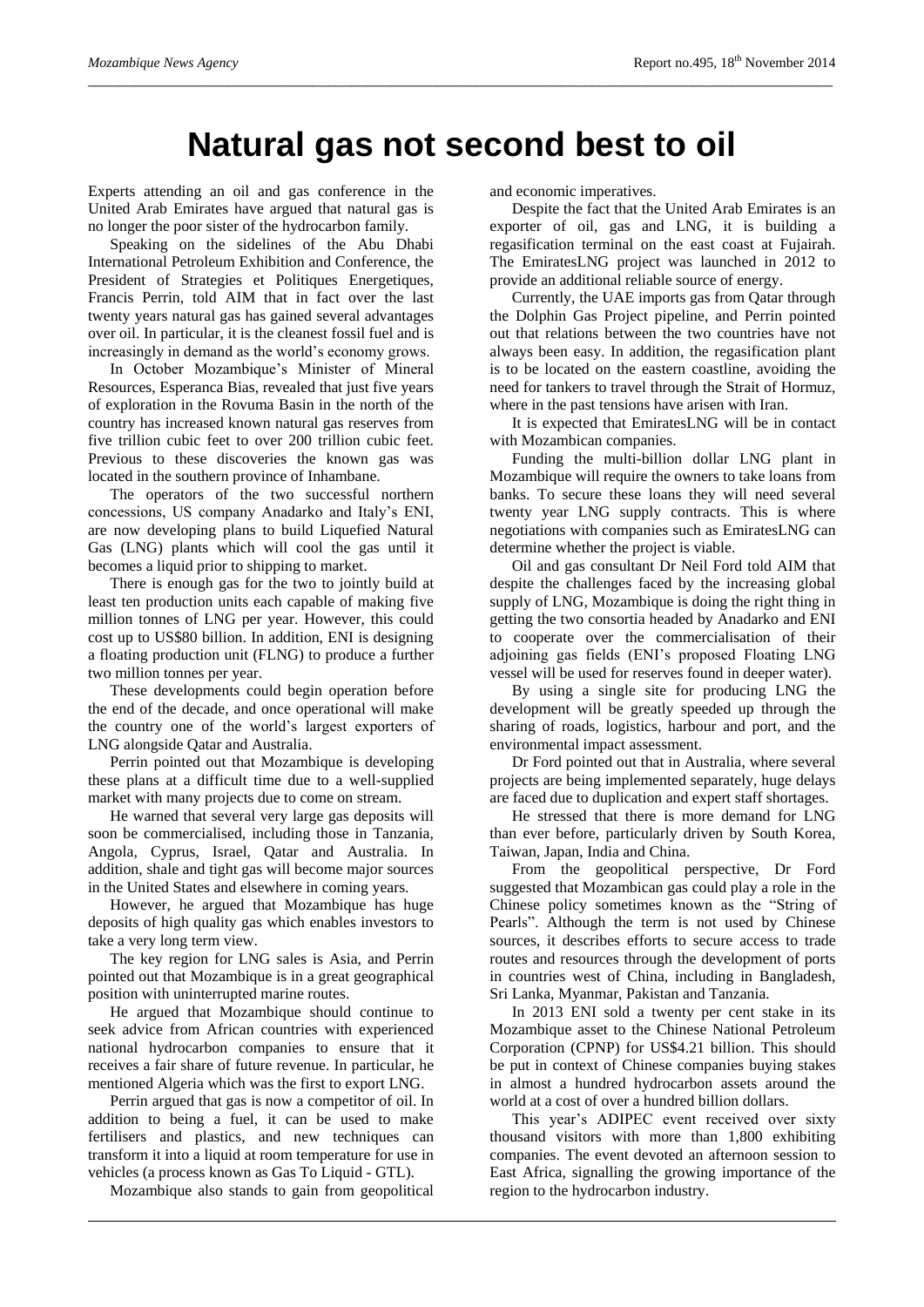#### **President Guebuza inaugurates Tete bridge**

President Armando Guebuza on 12 November inaugurated a second bridge across the Zambezi River in the western city of Tete, linking the city to the coal mining district of Moatize.

It has been baptized the "Base Kasswende Bridge", after a major guerrilla base in the Tete district of Maravia used by FRELIMO during the war for independence from Portuguese colonial rule.

Construction of the bridge began in April 2011. It is 1,600 metres long – twice as long as the existing Samora Machel bridge, nearer the centre of the city, which was built in the early 1970s. The bridge cost about €3145 million (US\$181 million) with loans from Mozambican banks and the Portuguese government. The money will be recovered over 30 years from tolls from motorists.

At the inauguration ceremony, President Guebuza stressed the economic importance of the new bridge, describing it as an anchor for the development of the province, of Mozambique as a whole, and of the neighbouring countries.

He forecast an increase in the circulation of people and goods between the two banks of the river since the Kasswende Bridge can carry much more traffic than the Samora Machel Bridge. The latter has come under enormous pressure in recent years as the Tete economy has expanded, largely because of the mining boom. At the time the Samora Machel Bridge was built the volume of heavy traffic thundering through Tete was not forecast.

The Samora Machel Bridge, and now the Kasswende Bridge, are not only key for Mozambique – they are also part of the highway between Zimbabwe and Malawi which passes through the middle of Tete province.

All heavy traffic across the river will now have to use the new bridge. The Samora Machel Bridge will be restricted to light vehicles and motorcycles.

The bridge was built by the company Estradas do Zambeze (Zambezi Roads), 80 per cent of which is owned by the Portuguese companies Soares da Costa and Ascendi Concessoes. The remaining 20 per cent is held by the Mozambican company Infra Engineering.

Under the contract with the government, Estradas do Zambeze will also build 14 kilometres of new road, take responsibility for the rehabilitation and maintenance of roads linking Tete city to Zimbabwe, Malawi and Zambia, and operate and maintain the Samora Machel Bridge.

#### **President Guebuza opens Fisheries Museum**

President Armando Guebuza on 13 November inaugurated the Fisheries Museum in Maputo.

Building the museum cost US\$5 million, provided by the Mozambican government in partnership with the government of Norway. The museum is installed in a new building alongside the Maputo fishing port.

During the inauguration ceremony, President Guebuza stated, "we have to make fishing and aquaculture increasingly profitable activities, from the commercial, sporting and recreational points of view",

He stressed that fishing must always respect the principles of sustainability and of preserving the environment.

#### **Businessman kidnapped in Maputo**

Unidentified assailants on 12 November kidnapped a wealthy Mozambican businessman, Mohamed Bashir Suleiman, whom the US government accused in 2010 of being a drug baron.

A police source told AIM that Bashir was kidnapped at gunpoint at the Maputo Shopping Centre which his company, MBS, owns.

Bachir started his career as the owner of modest shops selling printed fabrics ("capulanas") in the northern province of Nampula. In the 1990s he rose to become a major business figure. He founded the Kayum Centre which for a time was the main supplier of electrical appliances to the Maputo market.

In downtown Maputo, he then built the Maputo Shopping Centre, said to have cost US\$32 million.

Now Bachir has become the latest, and best known, victim in the wave of kidnappings of business people which began in Mozambican cities in 2011.

Several trials of kidnappers have been held, but the lengthy prison sentences imposed have not acted as a deterrent. In one of the most recent trials, in Beira in late September, three people were sentenced to between 16 and 20 years imprisonment for their part in the abortive kidnapping of the son of a businessman a year earlier.

#### **Inhambane declared free of land mines**

Mozambique's National Demining Institute (IND) on 6 November formally concluded mine clearance in the southern province of Inhambane.

Over the past 16 years, 6.5 million square metres in the province has been cleared of land mines, and released for productive activities. 570 land mines and other items of unexploded ordnance were destroyed over this period, and 12,000 munitions of various calibres were removed.

Under the government's National Mine Action Plan (PNAC) for the 2008-2014 period, about US\$4 million a year was spent on mine clearance in the province. The work was undertaken by the humanitarian organisation Handicap International and several commercial operators.

Since 2008, there have been four mine explosions in Inhambane, killing two sappers and three civilians.

Seven of the country's ten provinces are now officially free of land mines, and 120 of its 128 districts. At the ceremony classifying Inhambane as land-mine free, held in the coastal district of Inhassoro, IND Director Alberto Augusto said he was optimistic that the remaining areas in the rest of the country still affected by mines could be cleared by the end of this year.

#### **Malawi Airlines begins flights to Beira**

Malawi Airlines on 11 November began flights between the Malawian capital Lilongwe and the central Mozambican city of Beira.

The first flight from Lilongwe touched down in Beira at about 14.00. Malawi Airlines plans to fly to Beira twice a week, on Tuesdays and Fridays. In addition, the Malawian company is also operating flights from Lilongwe to Tete and to Nampula.